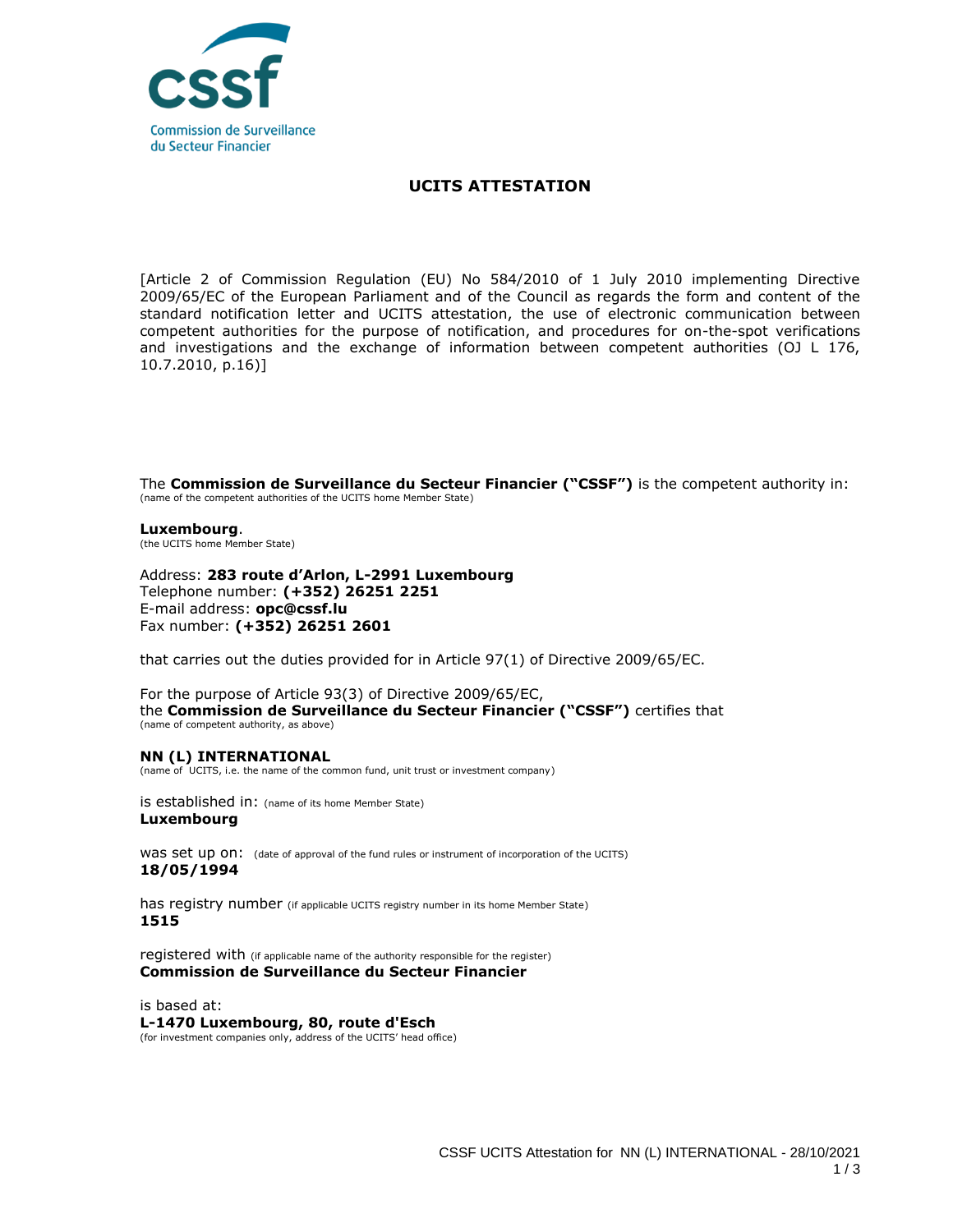

is: (please tick appropriate one box)

either  $\Box$  a common fund/unit trust

| List of all compartments approved in the home Member State, if applicable |      |  |
|---------------------------------------------------------------------------|------|--|
| Serial no.                                                                | Name |  |

Managed by the management company:

(name and address of the management company)

#### or  $\boxtimes$  an investment company

| List of all compartments approved in the home Member State, if applicable |                                                          |
|---------------------------------------------------------------------------|----------------------------------------------------------|
| Serial no.                                                                | <b>Name</b>                                              |
| 11                                                                        | <b>CZECH BOND</b>                                        |
| 12                                                                        | <b>CENTRAL EUROPEAN EQUITY</b>                           |
| 36                                                                        | <b>ROMANIAN EQUITY</b>                                   |
| 37                                                                        | <b>ROMANIAN BOND</b>                                     |
| 41                                                                        | <b>MIXED PENSION FUNDS</b>                               |
| 42                                                                        | <b>HUNGARIAN SHORT TERM GOVERNMENT BOND</b>              |
| 43                                                                        | <b>HUNGARIAN BOND</b>                                    |
| 44                                                                        | <b>CZECH SHORT TERM BOND</b>                             |
| 45                                                                        | <b>SLOVAK BOND</b>                                       |
| 47                                                                        | <b>ING CONSERVATOR</b>                                   |
| 48                                                                        | <b>ING MODERAT</b>                                       |
| 49                                                                        | <b>ING DINAMIC</b>                                       |
| 50                                                                        | <b>TRI-INCOME FUND</b>                                   |
| 51                                                                        | <b>CHINA A-SHARE EQUITY</b>                              |
| 52                                                                        | <b>EMERGING MARKETS HARD CURRENCY SOVEREIGN DEBT ESG</b> |
|                                                                           | <b>OPTIMISED INDEX</b>                                   |

that: (please tick appropriate one box)

either  $\boxtimes$  has designated a management company

## **NN INVESTMENT PARTNERS B.V.**

**2595 AS Den Haag, Schenkkade 65** (name and address of the designated management company)

or  $\Box$  is self-managed

and fulfils the conditions set out in Directive 2009/65/EC